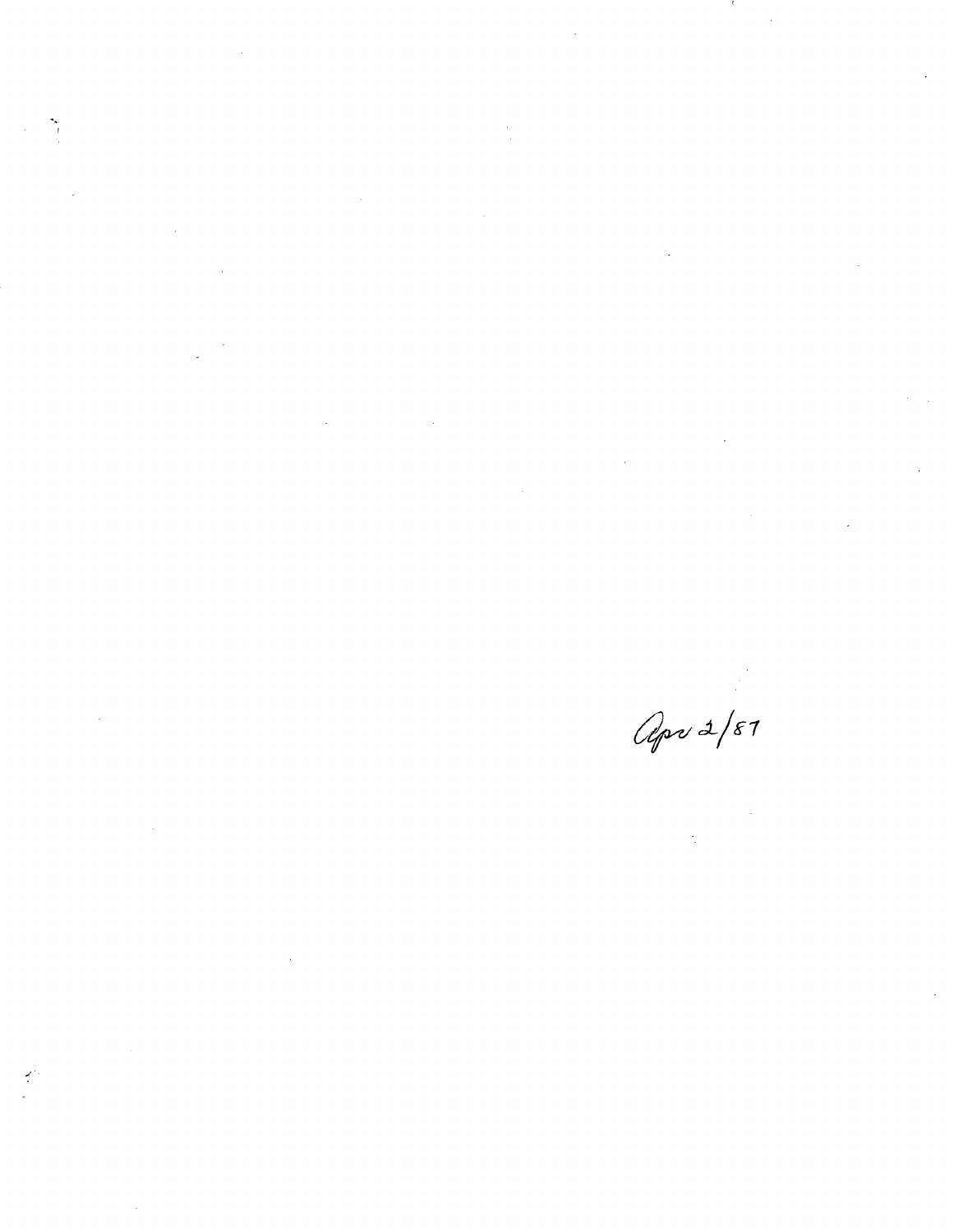Minutes of the 91st Meeting of Executive Committee held Thursday, April 2, 1987 at 3:30 p.m. in Room 250 Allen Building.

Present: C. C. Bigelow (Chair), L. C. Graham, P. K. Isaac, N. E. Losey, W. C. Baldwin, F. Hawthorne, N. R. Hunter, K. S. Mount, T. J. Wiens, H. C. Williams; P. Pachol (Sec.); J. McConnell, J. Wigston

 $1.$ The minutes of the 90th meeting of October 15, 1986 were APPROVED.

## $2.$ Course Change Proposals

All course change proposals were moved for APPROVAL by Associate Dean Graham on behalf of the Committee on Courses.

Applied Mathematics: Deletion of 6.146. CARRIED. Applied Mathematics/Statistics Joint Honors Program: 6.230 and 6.232 added to Option List. CARRIED. Department of Computer Science: Deletion of 74.417 and 74.408; addition of 74.4AA, 74.4AB, 74.4AC, and 74.3AA. CARRIED. Department of Mathematics & Astronomy: Deletion of 13.144 and modification to 13.454. CARRIED. Additions of 13.7AB and 13.7AC. CARRIED. Departments of Chemistry and Microbiology: Changes CARRIED. Other Faculty Courses: School of Art: Additions of 54.465 and 54.466 to other Faculty courses available for credit in a Science program. CARRIED. Faculty of Management: Addition of 27.111 for credit in a Science program. CARRIED.

## Committee on Professor and Course Evaluation

Dean Graham reported that, following a memo to the Executive Committee, the Standing Committee is composed of:

Dean L. Graham, Chair Dr. J. Brewster, Statistics Dr. N. Hunter, Chemistry Dr. N. Kenkel, Botany Mr. Jeff Buck, Student Representative

The guidelines have been passed out to departments and are in various stages of action.

Dr. Wiens asked for clarification of the Faculty's policy on evaluations. He feels there is a conflict between the Senate and Faculty guidelines. Dean Graham will report back after discussion with the Committee.

4. Dean Bigelow suggested Faculty continue to press the Board of Governors regarding funding.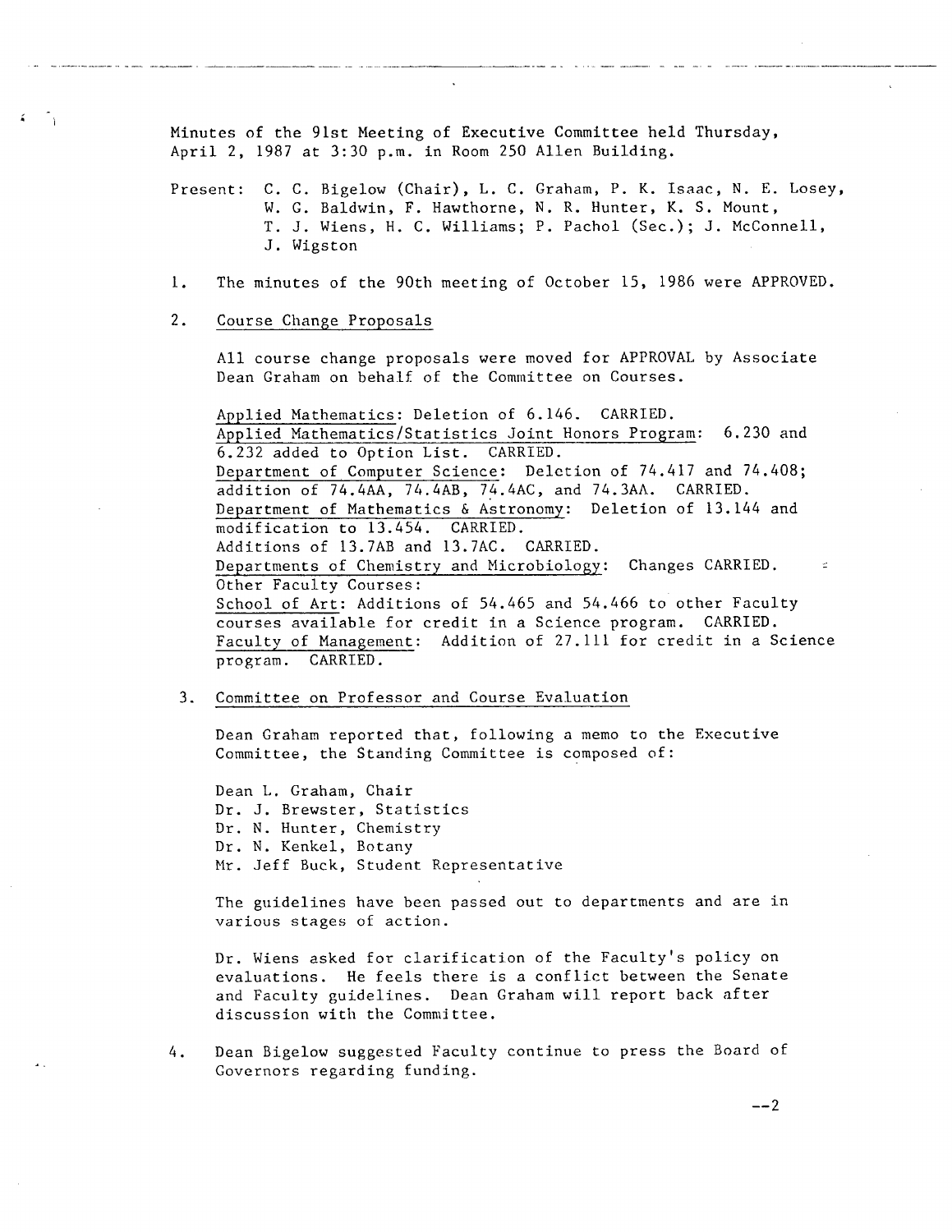The following motion was placed before the committee:

"In view of the Board of Governors stated position on the funding problems, Science Faculty Council now asks the Board of Governors what progress is being made in regard to the lack of funding for teaching equipment and library acquisitions."

CARRIED

 $\overline{1}$ 

 $\star\star_1$ 

Dean Bigelow then gave a brief update on the budget situation.

As there was no other business meeting adjourned.  $3:55$  p.m.